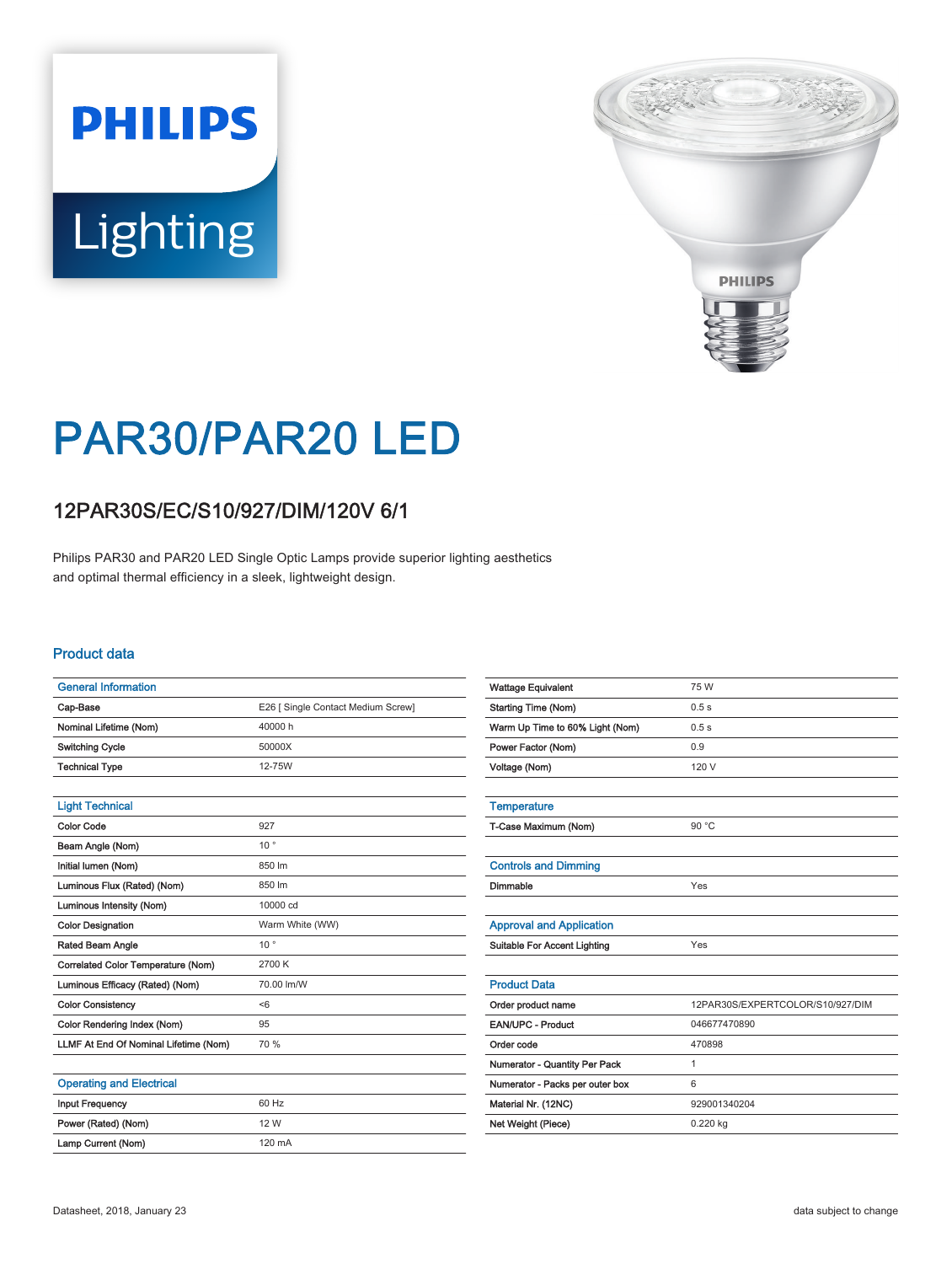#### Warnings and Safety

- Suitable for use in damp locations.
- Not for use in totally enclosed luminaires.
- Before replacing, turn off power and let lamp cool to avoid electrical shock or burn.
- CAUTION: Risk of electric shock— do not use where directly exposed to water
- NOTES: This device complies with Part 18 of the FCC rule. This product may cause interference with other devices. If interference occurs,change the location of the products involved. This RFLD device complies with Canadian ICES-005.

#### Dimensional drawing



#### Photometric data





CalcuLuX Photometrics 4.5 Philips Lighting B.V. Page: 1/1

PAR38 120V 17-90W 1150lm 8D 2700K E26 D